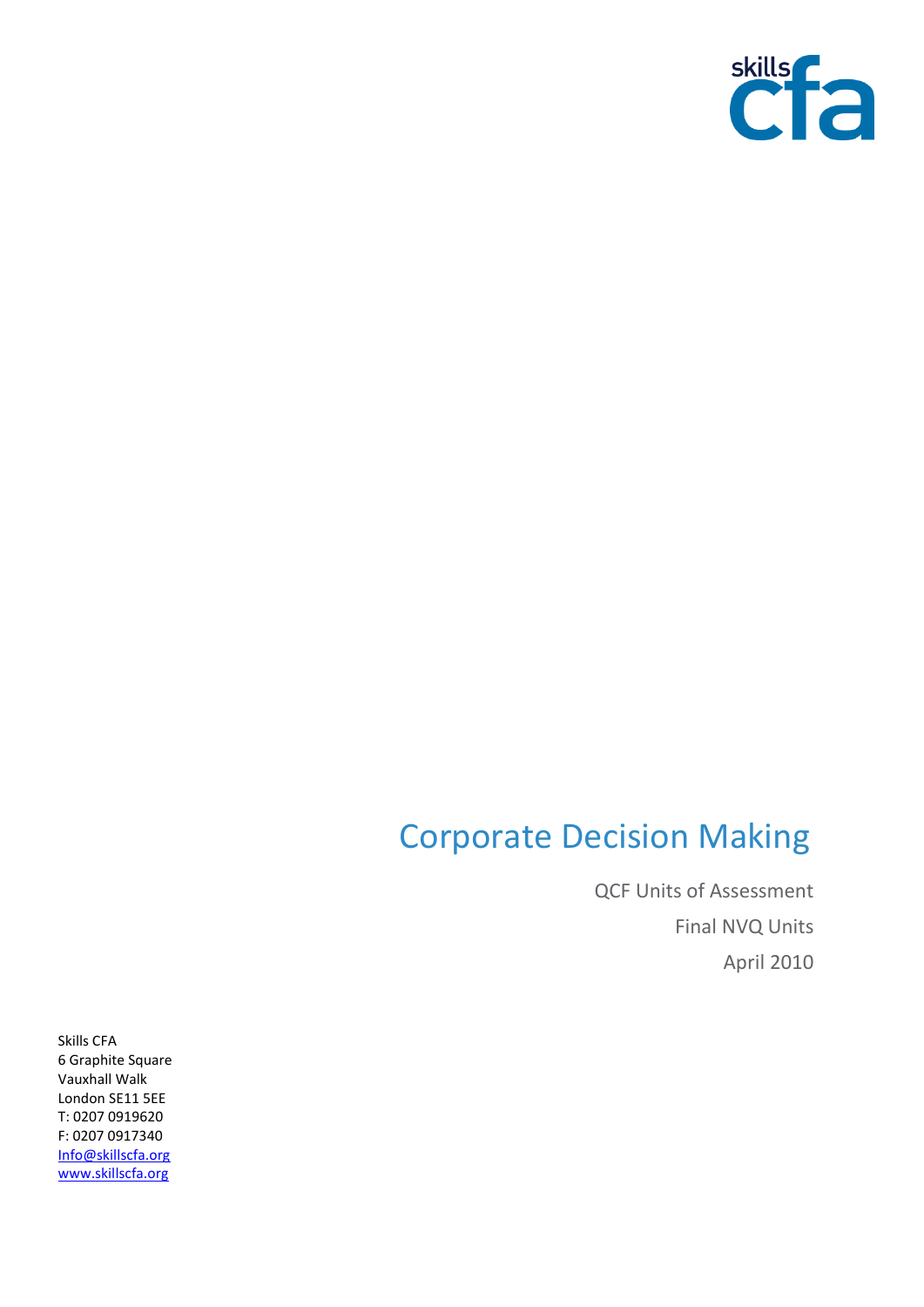

## **Contents**

| No.  | Title                                           | Page No. |
|------|-------------------------------------------------|----------|
| Q601 | Support corporate decision-making               |          |
| Q701 | Inform and facilitate corporate decision-making |          |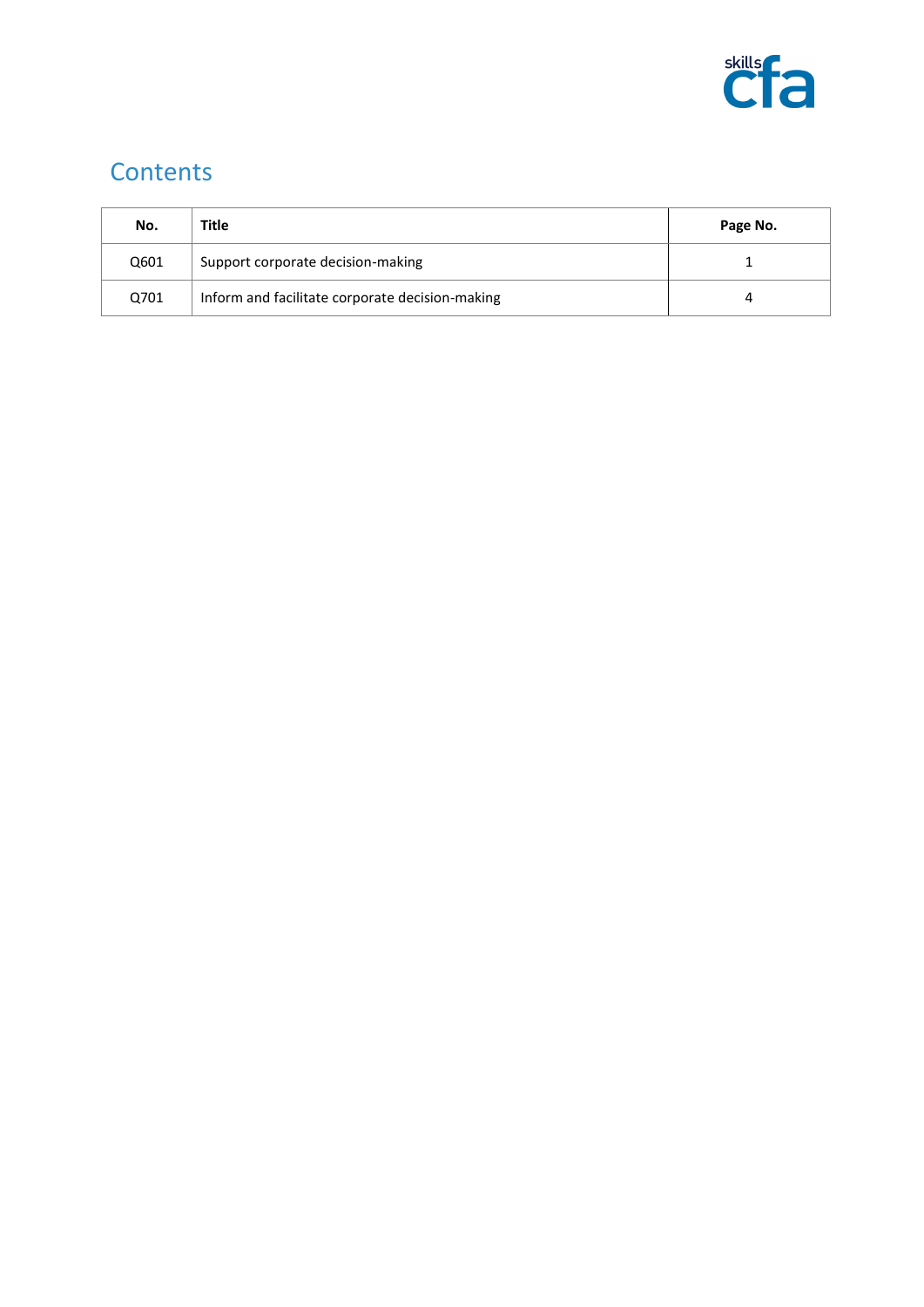

| <b>Title</b>                                                                                             | Support corporate decision-making |                                                                                                                                                                                                                                                                                                                                                                                                                                                                                                                                                              |  |
|----------------------------------------------------------------------------------------------------------|-----------------------------------|--------------------------------------------------------------------------------------------------------------------------------------------------------------------------------------------------------------------------------------------------------------------------------------------------------------------------------------------------------------------------------------------------------------------------------------------------------------------------------------------------------------------------------------------------------------|--|
| <b>Skills CFA Unit</b><br>No.                                                                            | Q601                              |                                                                                                                                                                                                                                                                                                                                                                                                                                                                                                                                                              |  |
| <b>WBA Unit No.</b>                                                                                      | T/601/2742                        |                                                                                                                                                                                                                                                                                                                                                                                                                                                                                                                                                              |  |
| <b>Level</b>                                                                                             | 6                                 |                                                                                                                                                                                                                                                                                                                                                                                                                                                                                                                                                              |  |
| <b>Credit Value</b>                                                                                      | 6                                 |                                                                                                                                                                                                                                                                                                                                                                                                                                                                                                                                                              |  |
| <b>GLH</b>                                                                                               | 30                                |                                                                                                                                                                                                                                                                                                                                                                                                                                                                                                                                                              |  |
| <b>Learning Outcomes</b>                                                                                 |                                   | <b>Assessment Criteria</b>                                                                                                                                                                                                                                                                                                                                                                                                                                                                                                                                   |  |
| The learner will                                                                                         |                                   | The learner can                                                                                                                                                                                                                                                                                                                                                                                                                                                                                                                                              |  |
| 1. Understand the scope and<br>purpose of governance systems<br>and procedures                           |                                   | 1.1 Explain the scope and purpose<br>of governance systems and<br>procedures for an organisation                                                                                                                                                                                                                                                                                                                                                                                                                                                             |  |
| 2. Understand the roles and<br>responsibilities of all parties<br>concerned with corporate<br>governance |                                   | 2.1 Explain the roles and<br>responsibilities of people<br>providing corporate governance<br>in an organisation                                                                                                                                                                                                                                                                                                                                                                                                                                              |  |
| 3. Know how to present and<br>communicate information<br>relating to corporate governance                |                                   | 3.1 Describe methods of presenting<br>information to promote debate<br>and inform discussion in an<br>organisation<br>3.2 Describe procedures for the<br>conduct of governance meetings<br>and events for an organisation<br>3.3 Explain the purpose of<br>procedures for the conduct of<br>governance meetings and<br>events for an organisation<br>3.4 Describe methods of recording<br>and communicating corporate<br>information and decisions<br>3.5 Describe methods of<br>disseminating corporate<br>information and decisions for an<br>organisation |  |
| legal and regulatory<br>requirements in corporate<br>governance                                          | 4. Know the source and purpose of | 4.1 Describe sources of information<br>and networks relating to legal<br>and regulatory requirements for<br>corporate governance for an<br>organisation<br>4.2 Describe the purpose of legal<br>and regulatory requirements for<br>corporate governance, including<br>own responsibilities<br>4.3 Identify the consequences of<br>non-compliance with legal and                                                                                                                                                                                              |  |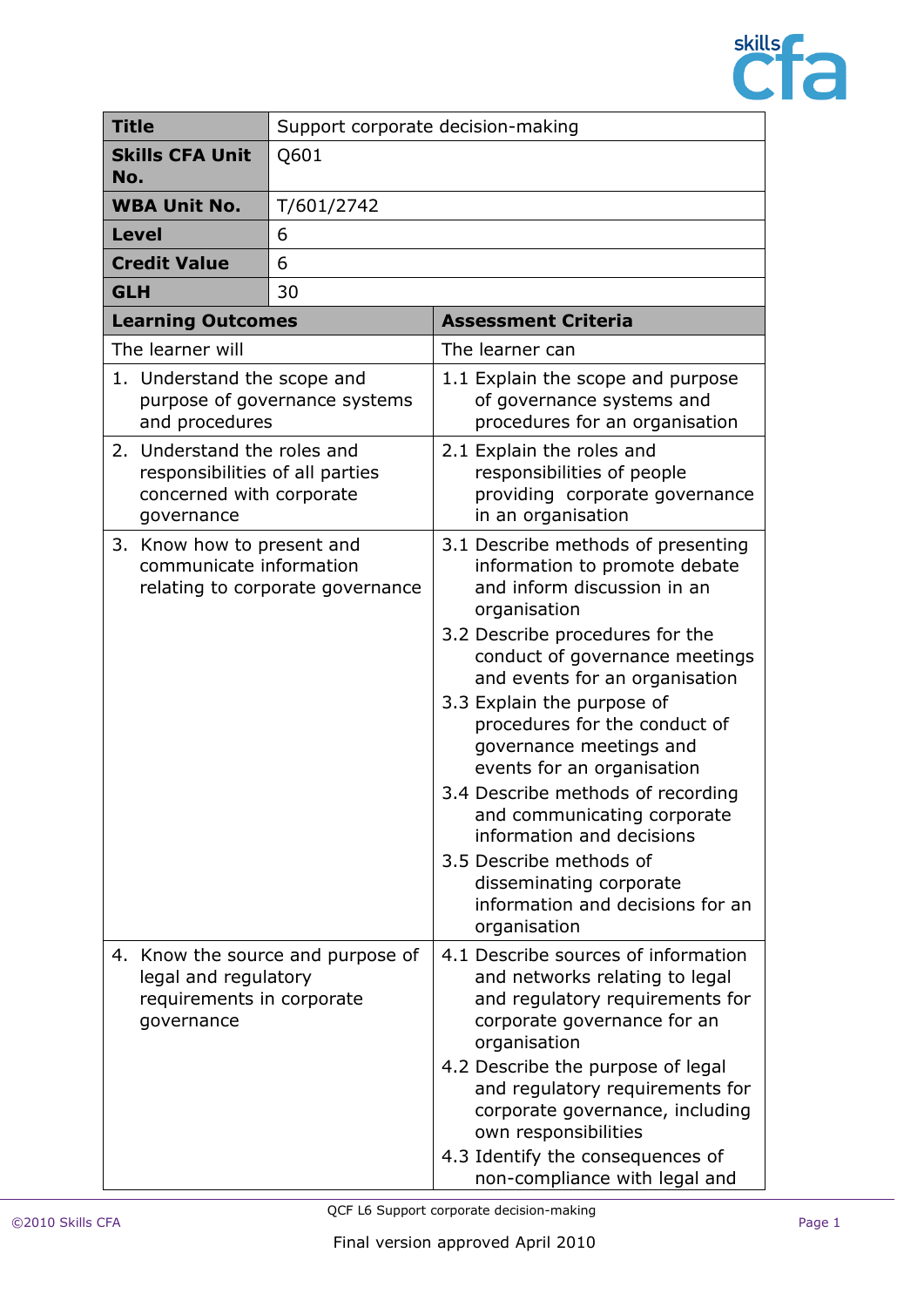

|                                                                                                             | regulatory requirements relating<br>to corporate governance<br>4.4 Describe the purpose of legal<br>requirements when handling<br>confidential information             |
|-------------------------------------------------------------------------------------------------------------|------------------------------------------------------------------------------------------------------------------------------------------------------------------------|
| 5. Know the source and purpose of<br>ethical and social responsibilities<br>in corporate governance         | 5.1 Explain sources of information<br>and networks relating to current<br>ethical and social responsibilities<br>for an organisation                                   |
|                                                                                                             | 5.2 Explain the purpose of meeting<br>ethical and social responsibilities<br>as part of corporate<br>governance, including own<br>responsibilities                     |
|                                                                                                             | 5.3 Explain the consequences of<br>non-compliance with legal and<br>regulatory requirements for<br>ethical and social responsibilities                                 |
| 6. Be able to support effective<br>corporate governance                                                     | 6.1 Identify the corporate<br>governance responsibilities of<br>an organisation                                                                                        |
|                                                                                                             | 6.2 Make sure corporate<br>governance responsibilities are<br>understood by relevant people<br>in the organisation                                                     |
|                                                                                                             | 6.3 Provide information and advice<br>to support effective decision-<br>making                                                                                         |
|                                                                                                             | 6.4 Support the recording and<br>communication of decisions<br>made by a corporate<br>governance body                                                                  |
|                                                                                                             | 6.5 Make sure an organisation's<br>corporate governance and<br>decisions conform to legal,<br>regulatory, organisational,<br>environmental and ethical<br>requirements |
| 7. Be able to provide information to<br>corporate decision-makers on<br>ethical and social responsibilities | 7.1 Identify the ethical and social<br>responsibilities of an<br>organisation                                                                                          |
|                                                                                                             | 7.2 Communicate relevant ethical<br>and social standards to<br>corporate decision makers                                                                               |
|                                                                                                             | 7.3 Provide information to make<br>sure an organisation's policies,<br>procedures and decisions reflect                                                                |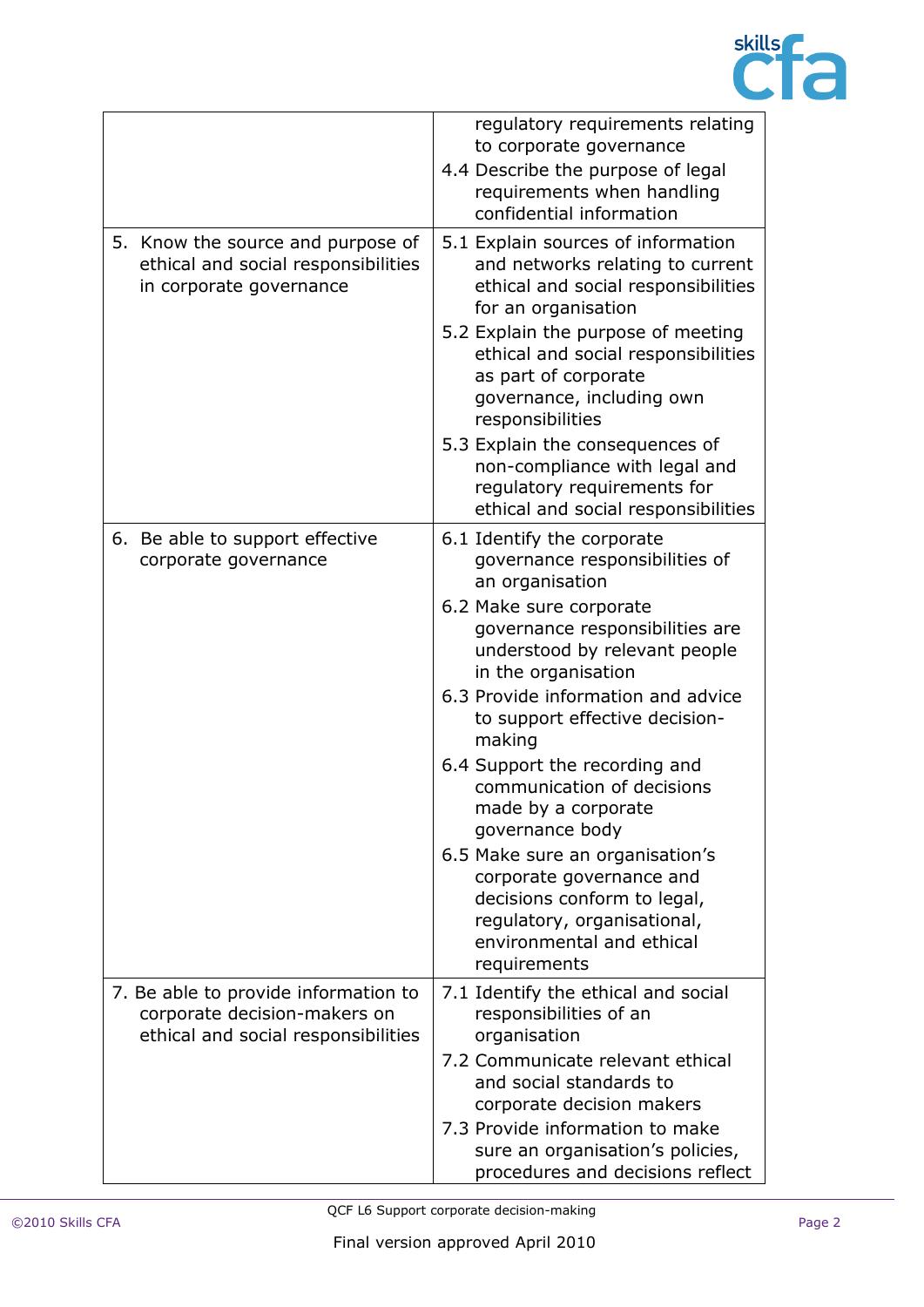

| <b>Additional Information about the unit</b>                                                                                                                        |                                                                                                                                                                                                                                             |  |
|---------------------------------------------------------------------------------------------------------------------------------------------------------------------|---------------------------------------------------------------------------------------------------------------------------------------------------------------------------------------------------------------------------------------------|--|
| Unit purpose and aim(s)                                                                                                                                             | This unit is about supporting the<br>way organisations are directed and<br>controlled by following the<br>procedures that are in place in order<br>to support effective decision-<br>making, at the level of formal<br>governance meetings. |  |
| Unit expiry date                                                                                                                                                    | 31 December 2013                                                                                                                                                                                                                            |  |
| Details of the relationship between<br>the unit and relevant national<br>occupational standards or other<br>professional standards or curricula<br>(if appropriate) | <b>Skills CFA</b>                                                                                                                                                                                                                           |  |
| Assessment requirements or<br>guidance specified by a sector or<br>regulatory body (if appropriate)                                                                 | <b>Assessment Strategy</b>                                                                                                                                                                                                                  |  |
| Support for the unit from an SSC or<br>other appropriate body (if required)                                                                                         | <b>Skills CFA</b>                                                                                                                                                                                                                           |  |
| Location of the unit within the<br>subject/sector classification system                                                                                             | 15. Business, Administration and<br>Law<br>15.2 Administration                                                                                                                                                                              |  |
| Name of the organisation<br>submitting the unit                                                                                                                     | <b>Skills CFA</b>                                                                                                                                                                                                                           |  |
| Availability for use                                                                                                                                                | Shared                                                                                                                                                                                                                                      |  |
| Unit available from                                                                                                                                                 | 1 August 2010                                                                                                                                                                                                                               |  |
| Unit guided learning hours                                                                                                                                          | 30                                                                                                                                                                                                                                          |  |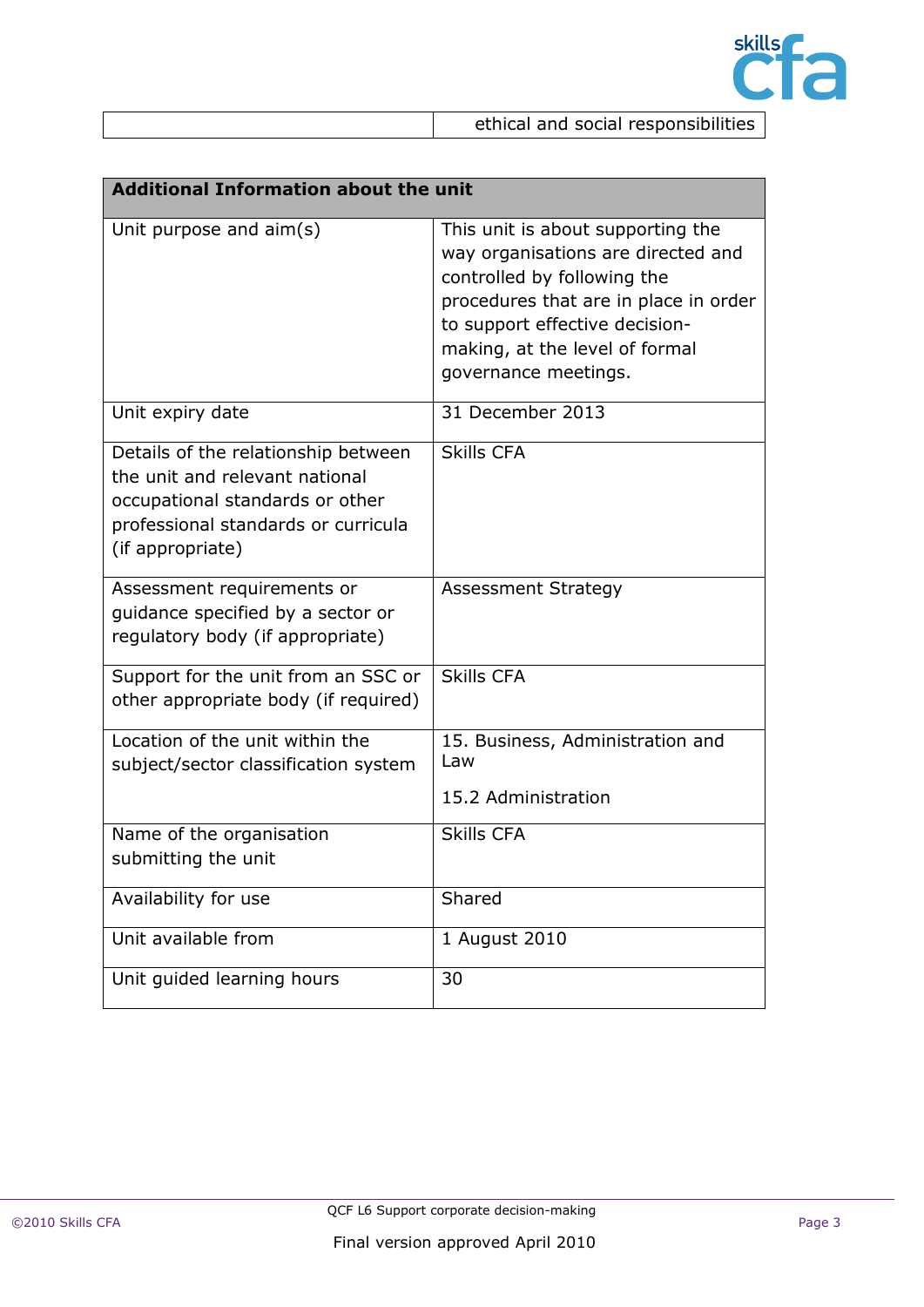

| <b>Title</b>                                                                                    |                                                                                                          | Inform and facilitate corporate decision-making |                                                                                                                                                                                                                                                                                                                                                                                                                                       |
|-------------------------------------------------------------------------------------------------|----------------------------------------------------------------------------------------------------------|-------------------------------------------------|---------------------------------------------------------------------------------------------------------------------------------------------------------------------------------------------------------------------------------------------------------------------------------------------------------------------------------------------------------------------------------------------------------------------------------------|
| <b>Skills CFA Unit</b><br>No.                                                                   |                                                                                                          | Q701                                            |                                                                                                                                                                                                                                                                                                                                                                                                                                       |
| <b>WBA Unit No.</b>                                                                             |                                                                                                          | F/601/2744                                      |                                                                                                                                                                                                                                                                                                                                                                                                                                       |
| Level                                                                                           |                                                                                                          | 7                                               |                                                                                                                                                                                                                                                                                                                                                                                                                                       |
| <b>Credit Value</b>                                                                             |                                                                                                          | 6                                               |                                                                                                                                                                                                                                                                                                                                                                                                                                       |
| <b>GLH</b>                                                                                      |                                                                                                          | 30                                              |                                                                                                                                                                                                                                                                                                                                                                                                                                       |
|                                                                                                 | <b>Learning Outcomes</b>                                                                                 |                                                 | <b>Assessment Criteria</b>                                                                                                                                                                                                                                                                                                                                                                                                            |
| The learner will                                                                                |                                                                                                          |                                                 | The learner can                                                                                                                                                                                                                                                                                                                                                                                                                       |
| 1. Understand the scope, purpose<br>and benefits of governance<br>systems and procedures        |                                                                                                          |                                                 | 1.1 Explain the scope and purpose<br>of governance systems and<br>procedures for an organisation<br>1.2 Analyse the benefits of<br>governance systems and<br>procedures for an organisation                                                                                                                                                                                                                                           |
|                                                                                                 | 2. Understand the roles and<br>responsibilities of all parties<br>concerned with corporate<br>governance |                                                 | 2.1 Explain the roles,<br>responsibilities and significance<br>of people providing corporate<br>governance in an organisation<br>2.2 Analyse the responsibilities of<br>an organisation for its<br>stakeholders as part of<br>corporate governance                                                                                                                                                                                    |
| 3. Understand how to present and<br>communicate information<br>relating to corporate governance |                                                                                                          |                                                 | 3.1 Evaluate methods of presenting<br>information to promote debate<br>and inform discussion<br>3.2 Evaluate differing procedures<br>for the conduct of governance<br>meetings and events for an<br>organisation<br>3.3 Evaluate methods of recording<br>and communicating corporate<br>information and decisions<br>3.4 Evaluate differing methods of<br>disseminating corporate<br>information and decisions for an<br>organisation |
|                                                                                                 | 4. Understand the purpose and<br>requirements in corporate<br>governance                                 | effects of legal and regulatory                 | 4.1 Evaluate sources of information<br>and networks relating to legal<br>and regulatory requirements for<br>corporate governance for an<br>organisation<br>4.2 Explain the purpose and effects<br>of meeting legal and regulatory<br>requirements for corporate                                                                                                                                                                       |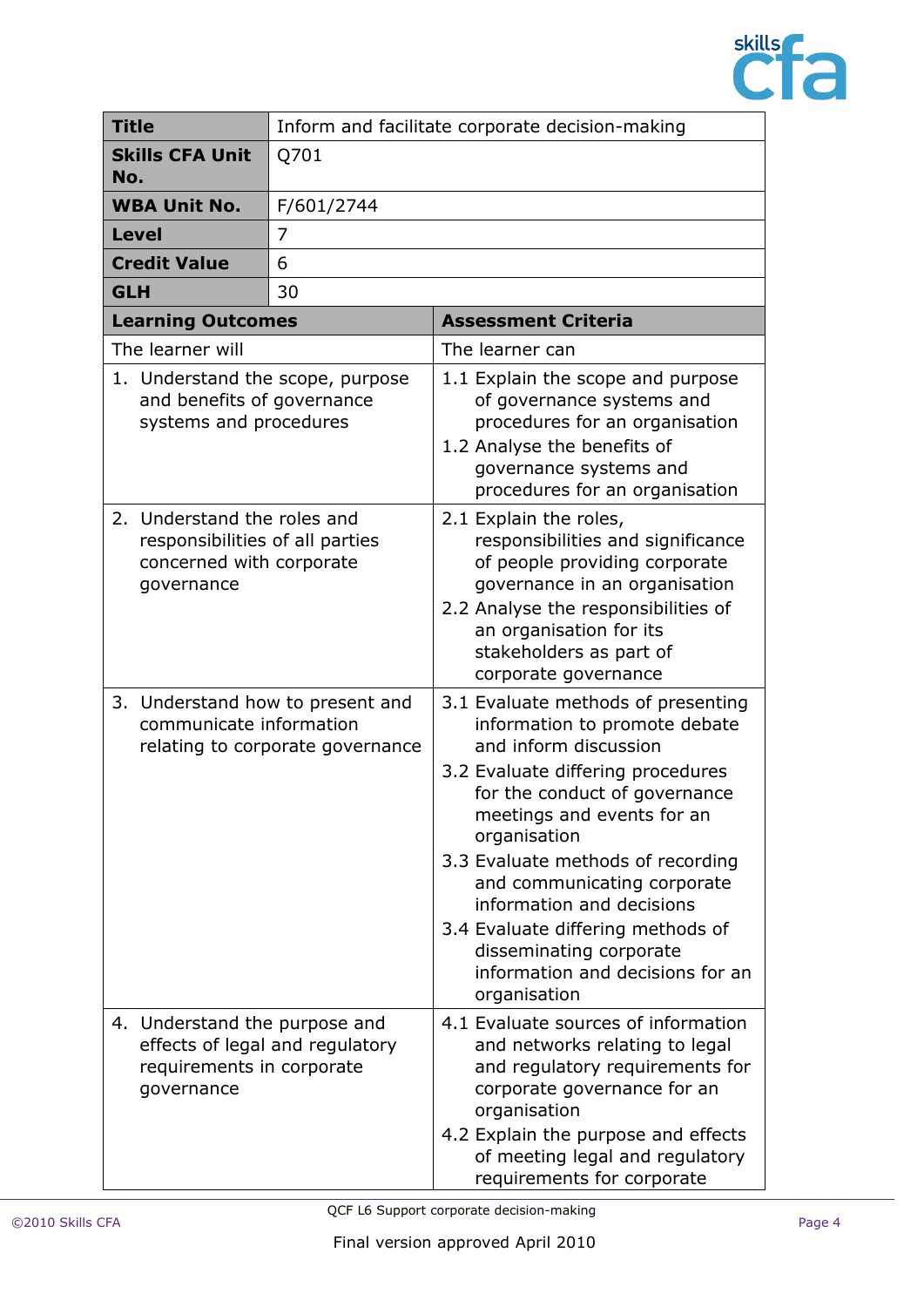

|                                                                                                               | governance, including own<br>responsibilities, for an<br>organisation<br>4.3 Explain the consequences of<br>non-compliance with legal and<br>regulatory requirements relating<br>to corporate governance for an<br>organisation<br>4.4 Explain the purpose and effects<br>of legal requirements when<br>handling confidential<br>information for an organisation                                                                                                                                                                                                                  |
|---------------------------------------------------------------------------------------------------------------|-----------------------------------------------------------------------------------------------------------------------------------------------------------------------------------------------------------------------------------------------------------------------------------------------------------------------------------------------------------------------------------------------------------------------------------------------------------------------------------------------------------------------------------------------------------------------------------|
| 5. Understand the purpose and<br>effects of ethical and social<br>responsibilities in corporate<br>governance | 5.1 Evaluate sources of information<br>and networks relating to current<br>ethical and social responsibilities<br>for an organisation<br>5.2 Describe the purpose and<br>effects of meeting ethical and<br>social responsibilities as part of<br>corporate governance, including<br>own responsibilities<br>5.3 Explain the consequences of<br>non-compliance with legal and<br>regulatory requirements for<br>ethical and social responsibilities<br>for an organisation                                                                                                         |
| 6. Be able to promote and facilitate<br>effective corporate governance                                        | 6.1 Confirm the corporate<br>governance responsibilities of<br>an organisation<br>6.2 Make sure corporate<br>governance responsibilities are<br>understood and followed by<br>relevant people in an<br>organisation<br>6.3 Provide information and advice<br>to enable effective decision-<br>making<br>6.4 Make sure decisions made by a<br>corporate governance body are<br>recorded and communicated<br>6.5 Make sure an organisation's<br>corporate governance and<br>decisions conform to legal,<br>regulatory, organisational,<br>environmental and ethical<br>requirements |
| 7. Be able to advise corporate                                                                                | 7.1 Confirm the ethical and social                                                                                                                                                                                                                                                                                                                                                                                                                                                                                                                                                |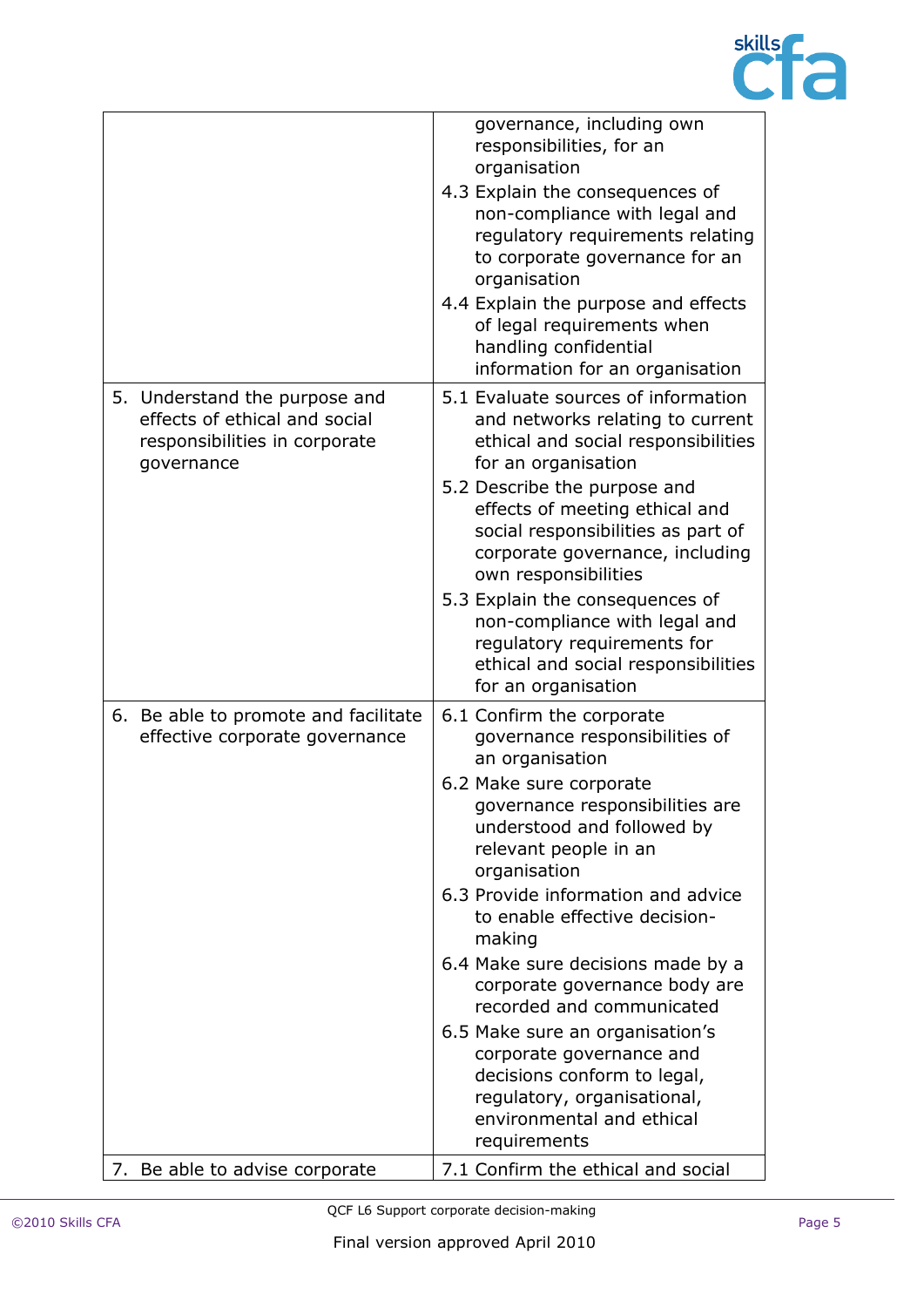

| decision-makers on ethical and<br>social responsibilities | responsibilities of an<br>organisation                                                                                       |
|-----------------------------------------------------------|------------------------------------------------------------------------------------------------------------------------------|
|                                                           | 7.2 Evaluate the implications of<br>ethical and social responsibilities<br>on an organisation                                |
|                                                           | 7.3 Provide information and advice<br>on relevant ethical and social<br>standards to enable effective<br>decision-making     |
|                                                           | 7.4 Make sure an organisation's<br>policies, procedures and<br>decisions conform with ethical<br>and social responsibilities |

| <b>Additional Information about the unit</b>                                                                                                                        |                                                                                                                                                                                                                                                            |  |
|---------------------------------------------------------------------------------------------------------------------------------------------------------------------|------------------------------------------------------------------------------------------------------------------------------------------------------------------------------------------------------------------------------------------------------------|--|
| Unit purpose and $\text{aim}(s)$                                                                                                                                    | This unit is about participating in<br>the way organisations are directed<br>and controlled by following the<br>procedures that are in place in order<br>to inform and enable effective<br>decision-making, at the level of<br>formal governance meetings. |  |
| Unit expiry date                                                                                                                                                    | 31 December 2013                                                                                                                                                                                                                                           |  |
| Details of the relationship between<br>the unit and relevant national<br>occupational standards or other<br>professional standards or curricula<br>(if appropriate) | <b>Skills CFA</b>                                                                                                                                                                                                                                          |  |
| Assessment requirements or<br>quidance specified by a sector or<br>regulatory body (if appropriate)                                                                 | <b>Assessment Strategy</b>                                                                                                                                                                                                                                 |  |
| Support for the unit from an SSC or<br>other appropriate body (if required)                                                                                         | <b>Skills CFA</b>                                                                                                                                                                                                                                          |  |
| Location of the unit within the<br>subject/sector classification system                                                                                             | 15. Business, Administration and<br>Law<br>15.2 Administration                                                                                                                                                                                             |  |
| Name of the organisation<br>submitting the unit                                                                                                                     | <b>Skills CFA</b>                                                                                                                                                                                                                                          |  |